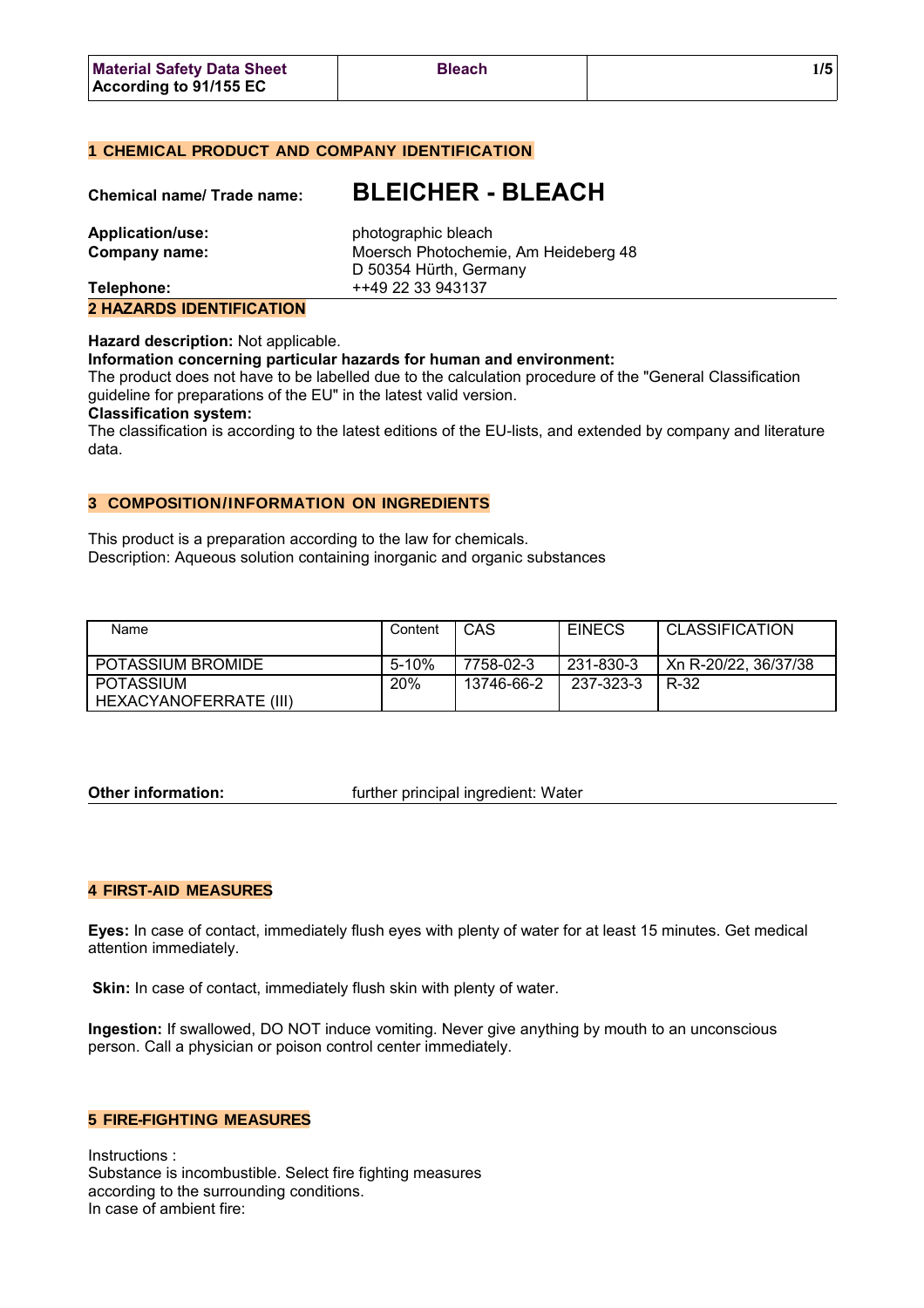| <b>Material Safety Data Sheet</b> | <b>Bleach</b> |  |
|-----------------------------------|---------------|--|
| According to $91/155$ EC          |               |  |

Cool surrounding containers with water spray. If possible, take container out of dangerous zone. Stay on upwind side.

### **6 ACCIDENTAL RELEASE MEASURES**

**Methods for cleaning up:** Absorb spill with vermiculite or other inert material, then place in a container for chemical waste. Clean surface thoroughly to remove residual contamination.

# **7 HANDLING AND STORAGE**

**Personal precautions:** Keep container tightly closed. Do not getin eyes and avoid contact with skin and clothing. Wash thoroughly after handling. **Prevention of Fire and Explosion:** Substance is non-combustible. Select fire and explosion prevention measures according to the other used substances. **Storage :** Do not use any food containers - risk of mistake. Containers have to be labelled clearly and permanently. Store in the original container as much as possible. Keep container tightly closed. Storage temperature: 1-50°C Protect from exposure to light.

## **8 OUTLINE DEMARCATION AND PERSONAL PROTECTION EQUIPMENT**

**Occupational exposure controls: Not established**

# **9 PHYSICAL AND CHEMICAL PROPERTIES**

**APPEARANCE** liquid **COLOR** yellow **ODOR** odourless **SOLUBILITY** 100% soluble in water **BOILING POINT (°C)** 100°C - 212°F **RELATIVE DENSITY** 1.21 **pH-VALUE, CONC. SOLUTION** 6.1

#### **10 STABILITY AND REACTIVITY**

**STABILITY:** Stable under normal conditions **CONDITIONS TO AVOID: - HAZARDOUS POLYMERISATION** Will not polymerize. **MATERIALS TO AVOID** Acids **HAZARDOUS DECOMPOSITION PRODUCTS** Hydrocyanic acid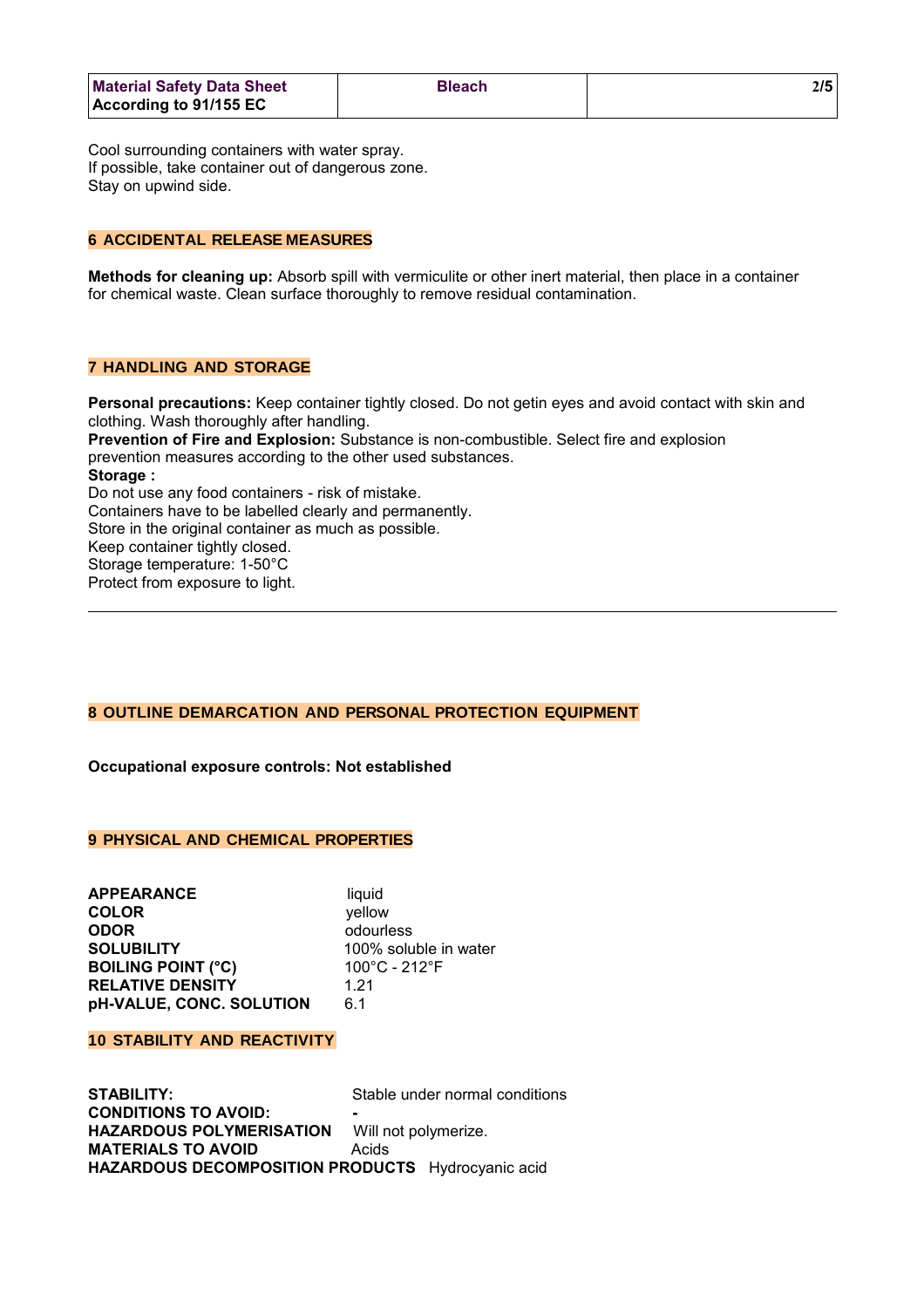| <b>Material Safety Data Sheet</b> | <b>Bleach</b> |  |
|-----------------------------------|---------------|--|
| According to 91/155 EC            |               |  |

## **11 TOXICOLOGICAL INFORMATION**

### **12 ECOLOGICAL INFORMATION**

Environmental data is not available.

#### **13 INDICATIONS FOR WASTE MANEGEMENT**

The corresponding local water-and waste regulations must be observed. Do not dispose with domestic garbage. Do not let it get into the sewage system.

# **14 TRANSPORT INFORMATION**

**No dangerous good** This substance is not listed in the Annex I of Council Regulation No (EC) 304/2003.

|  | <b>IS REUULATIUNS</b> |  |  |
|--|-----------------------|--|--|
|  |                       |  |  |
|  |                       |  |  |

**15 REGULATIONS**

| <b>Identification</b><br>by EC directives: | The product is classified and labeled according to EC guidelines                                                                                                                                 |
|--------------------------------------------|--------------------------------------------------------------------------------------------------------------------------------------------------------------------------------------------------|
| <b>Relevant R-phrases</b>                  | R-22 Harmful if swallowed. R-36 Irritating to eyes.<br>R-32 Contact with acids liberates very toxic gas                                                                                          |
| S sentences:                               | S-2 Keep out of reach of children.<br>S-26 In case of contact with eyes, rinse immediately with plenty<br>of water and seek medical advice.<br>S-46 If swallowed seek medical advice immediately |
| <b>Remarks:</b>                            | This classification was carried out according to the calculation method<br>for preparations guideline (88/379/EEC).                                                                              |
| Water endangering class                    | 2 (water endangering) hazardous for water                                                                                                                                                        |
| <b>16 OTHER INFORMATION</b>                |                                                                                                                                                                                                  |

**Use:** Photographic bleach

## **Further information:**

These details refer merely on this above product and not needs to be valid, if this is occurred with another product or in an arbitrary process.

The information corresponds to our today's knowledge, it is correct and complete and with best conscience,